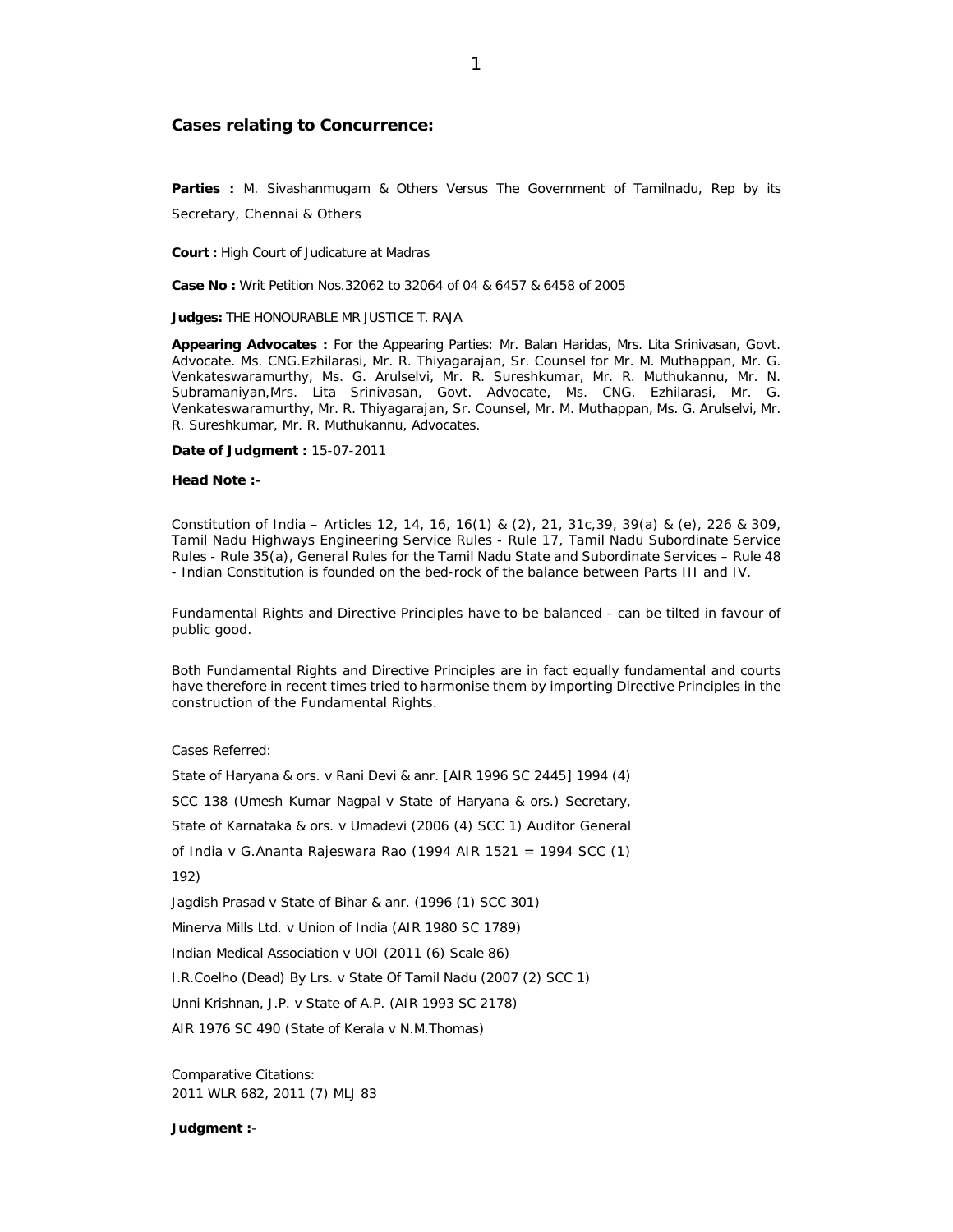(Prayer: W.P. No.32062 of 2004:- Petition under Article 226 of the Constitution of India for the issuance of a writ of certiorarified mandamus to call for the records relating to seniority list of Officers in Tamil Nadu Highways Engineering Service Rules (Category V) as on 1.1.2004 published by the  $4<sup>th</sup>$  respondent vide memo no.22369/Nirvagam 3 (4)/2004, dated 15.06.2004, and quash the same insofar as placing the respondent No.5 to 33, who are appointed on compassionate grounds in serial no.172 to 181 and serial no.288 to 307 above the Direct Recruitee Engineers like the petitioners, who got selected through the Tamil Nadu Public Service Commission, as illegal, arbitrary and contrary to Article 14 and 16 of the Constitution of India and consequently direct the 4<sup>th</sup> respondent to place the petitioners above respondent Nos.5 to 33.

WP.No.32063/2004: - Petition under Article 226 of the Constitution of India for the issuance of a writ of certiorari to call for the concerned records from the second respondent, quash G.O.Ms.No.155, Labour and Employment Department, dated 16.07.1993, in so far as excluding Provident Fund accumulation, Family Benefit, Death-cum-Retirement Gratuity, Encashment of leave at credit at the time of death, interest earnings which accrue on deposit of amounts for consideration of indigent circumstances while considering for compassionate appointment and G.O.Ms.No.156, Labour and Employment Department, dated 16.07.1993, as illegal, arbitrary and contrary to Highways Service Rules.

W.P.No.32064/2004:- Petition under Article 226 of the Constitution of India for the issuance of a writ of declaration to declare that the appointment of respondents 5 to 33 as Assistant Engineers in the fourth respondent Highways Department is contrary to Highways Engineering Service Rules.

W.P.No.6457/2005:- Petition under Article 226 of the Constitution of India for the issuance of a writ of certiorarified mandamus to call for the records relating to G.O.Ms.No.156, Labour and Employment, dated 16.07.1993, issued by the first respondent and to quash the same and consequently to direct the respondents 1 to 3 to remove the respondents 5 to 37 from the post of Assistant Engineers in the service of the Tamil Nadu Highways Engineering Service as their appointment is not valid.

W.P. No.6458 of 2005:- Petition under Article 226 of the Constitution of India for the issuance of a writ of cetiorarified mandamus to call for the list of seniority of Assistant Engineers in the Tamilnadu Highways Engineering Service prepared by the third respondent in proceeding No.22369/Nirvagam 3 (4)-2004, dated 15.06.2004, and to quash the same insofar as respondents 5 to 37 herein and to direct the third respondent to draw the list of seniority among Assistant Engineers placing the appointees in accordance with Rule 17 of Tamilnadu State and Subordinate Service Rules to the vacancy notified for the particular year above all other appointees to the said post.

## WP Nos.32062 to 32064 of 2004:-)

Common Judgment: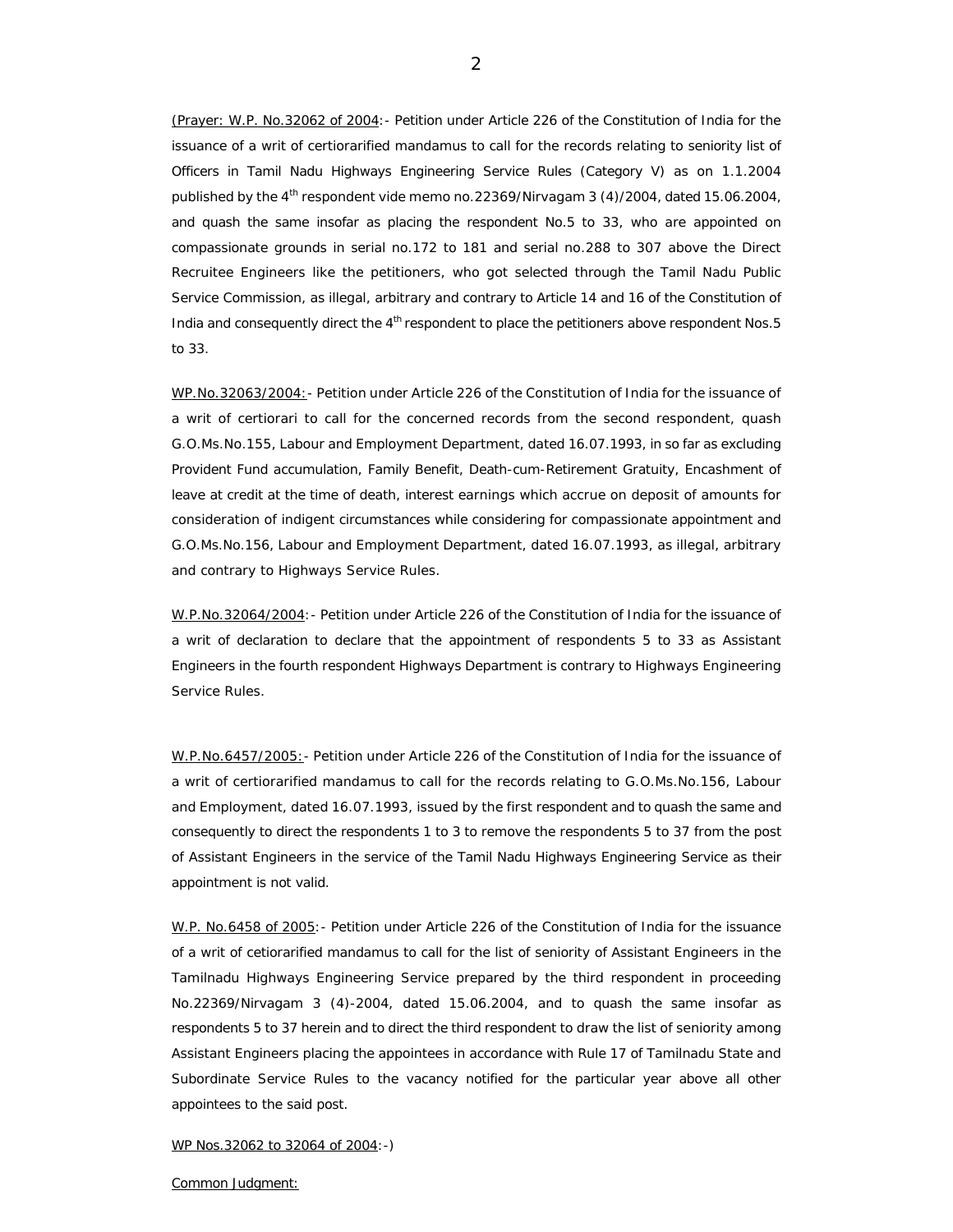The present petitioners/Degree Holders in Civil Engineering, who came to be appointed as Assistant Engineers in the Highways Department in different spells during 1991-92, 1993-95 and 1995-96 through the Tamil Nadu Public Service Commission (referred hereinafter as the 'Commission/TNPSC') after emerging successful in various Tests and Exams conducted by the Commission, have approached this Court invoking its jurisdiction under Article 226 of the Constitution of India through the above writ petitions which, in all, contain prayers in three dimensions:

(a) challenging the Government Orders in G.O. Ms. Nos.155 and 156 dated 16.07.1993 whereby compassionate appointments and regularisation of such appointments in respect of respondents/compassionate appointees were allowed for Class-II Services in the Highways Department (vide prayer in WP Nos.32063/04 and 6457/06);

(b) questioning the Seniority List published on 15.06.2004 and seeking a consequential direction to the official respondents-1 to 4 to place the petitioners above the respondents-compassionate appointees (vide prayer in WP Nos.32062 of 2004 and 6458 of 2006); and

(c) to declare the appointments of the respondents/compassionate appointees as AEs in the Highways Department as illegal by holding that such appointments are contrary to the Highways Engineering Service Rules (as per the prayer in WP No.32064 of 2004).

Inasmuch as all the three inter-connected writ petitions require a joint disposal on common issues, they are dealt with and decided so.

2. The brief facts leading to filing of the present petitions are mentioned below for better appreciation of the case and cause:-The petitioners herein, in pursuant to the advertisements issued by the TNPSC in different spells during 1991-1995 for Direct Recruitment to the post of Assistant Engineers for Tamil Nadu Highway Engineering Service governed by the Special Rules framed under Article 309 of the Constitution of India, applied for the same and, after successfully passing through various levels of the Tests including preliminary examination, main examination and viva-voce, they came to be appointed as Assistant Engineers. The post in question being a 'Technical Post' under class-II services, the entire process of selection was commenced and concluded by the Commission. While so, the Chief Engineer, High Ways Department, issued a 'Seniority List' in Memo No.22369/Nirvagam 3 (4) 2004, dated 15.06.2004, where-from, for the first time, the petitioners came to know that a handful of persons were appointed to the post of Assistant Engineer by way of compassionate appointment even though there was no scheme for appointment by such course as the only mode for appointment for Class-II service is selection through the competitive exams conducted by the Commission, and that, deviating from the Rules and Procedure relating to selection, those compassionate appointees, whose appointment itself is illegal as it is contrary to the 'entry scheme' specified and provided in the Rules, were accommodated in the Seniority List to compete with the petitioners, who joined the services after undergoing due process of selection as set by the Commission.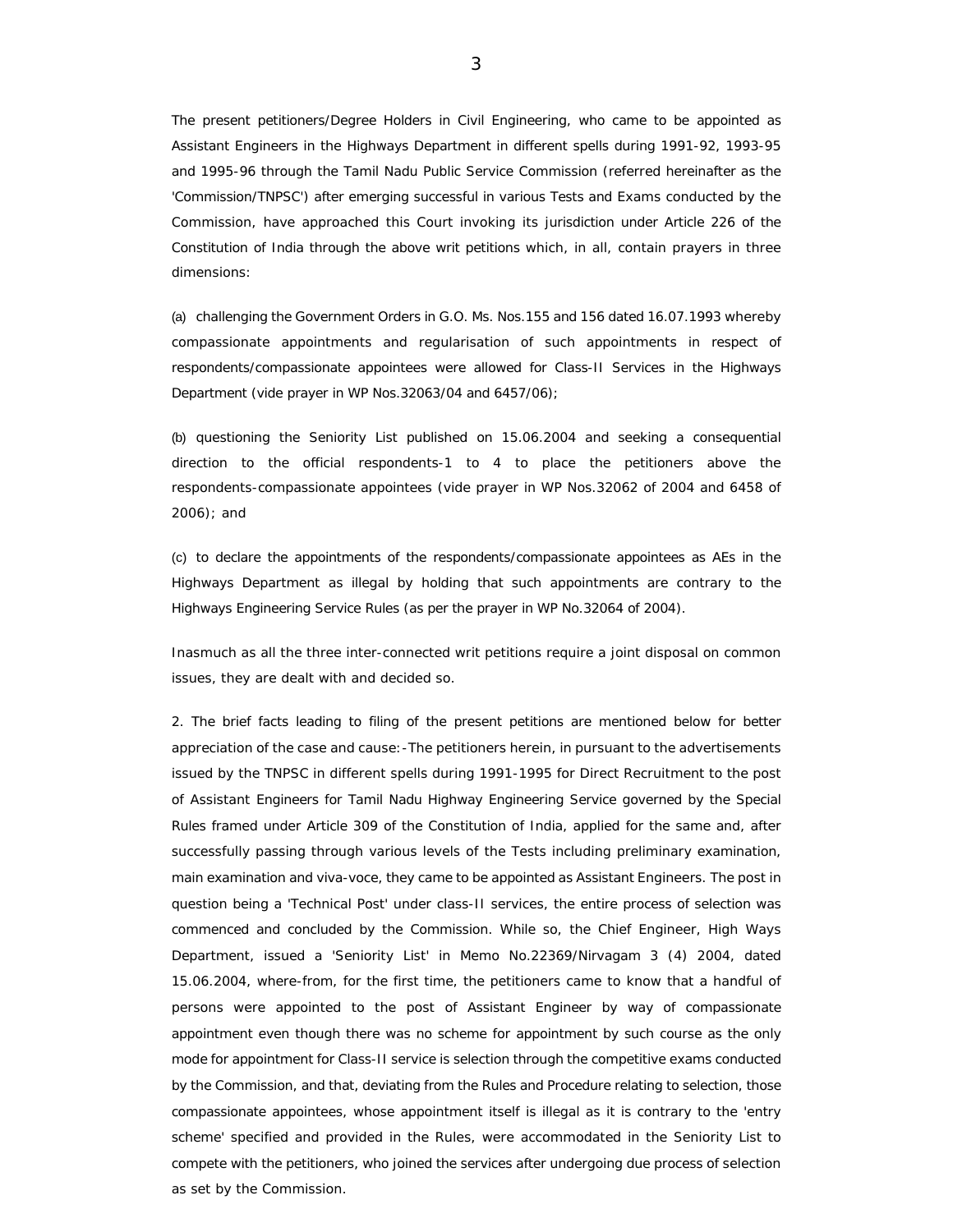Inasmuch as the governing rules were framed under Article 309 of the Constitution and it has been clearly stipulated that the appointment to the post of AEs under Class-II shall only be by two modes i.e., either by direct recruitment or by transfer, the petitioners made representations seeking clarification as to the status of the compassionate appointees and their legitimacy in competing with the petitioners in the Seniority List, but, there was no response. The enquiries revealed that those respondents were appointed on compassionate grounds on the demise of the Government Servant in harness and further, in some of the cases, at the time of appointment, the appointee did not even possess the requisite qualification/BE. The framework of G.O. Ms. Nos.155 and 156, (L&E), dated 16.07.1993 in providing compassionate appointment for class-II Services is illegal and such process can never be legally sustained much less under the Service Rules governing the Highways Engineering Services, therefore, those Government Orders cannot have any legal sanctity. The petitioners gained knowledge about the illegal appointment only from the Seniority List dated 15.06.2004 and in such case, the cause of action had arisen only on the said date. Since the request of the petitioners to remove the names of compassionate appointees, who cannot lawfully stand to compete with them, from the Seniority List was not considered, the present petitions have been filed to declare the appointment of all the compassionate appointees who have been appointed to the posts falling under Class-II as illegal and to quash G.O. Nos.155 and 156, dated 16.07.1993, as well as the Seniority List dated 15.06.2004 so that the Assistant Engineers, who were appointed through proper mode by the Commission, can compete for promotion on the basis of seniority amongst them.

3. Mr.Balan Haridas, learned counsel appearing for the petitioners in W.P. Nos.32062 to 32064 of 2004 and Mr.Subramanian, learned counsel appearing for the petitioners in WP Nos.6457 and 6458 of 2005, while advancing lengthy arguments questioning the validity of the aforesaid G.Os. of the year 1993 and the Seniority List as well as the legality of the compassionate appointment given to the respondents-compassionate appointees, made the following submissions:-a) Until the publication of the Seniority List on 15.06.2004, the petitioners were not aware of the compassionate appointment of the respondents/AEs based on G.O. Ms. Nos.155 and 156, in the year 1993. As soon as they became aware of such phenomenon, immediately, due representation was made to the Department questioning the legal status of those compassionate appointees to hold the post and their locus standi to compete in terms of seniority with the petitioners whose appointments were purely based on merits and ability assessed by the Commission. Therefore, when the Department did not respond to a serious issue, the petitioners immediately approached this court by way of present writ petitions and, at no stretch of imagination, slackness or laches can be attributed to the petitioners in questioning the above referred G.Os. which are nothing but executive instructions. The ground of delay and laches cannot be argued by the respondents particularly without specifically taking a plea in that regard, for, such plea is a mixed question of fact and law. At any rate, the Government Orders, which clearly violate Articles 14 and 16 of the Constitution of India, should be declared as illegal. To highlight the submission that the scheme of compassionate appointment should be made only in consonance with the yardstick outlined in Art.14 and 16 of the Constitution of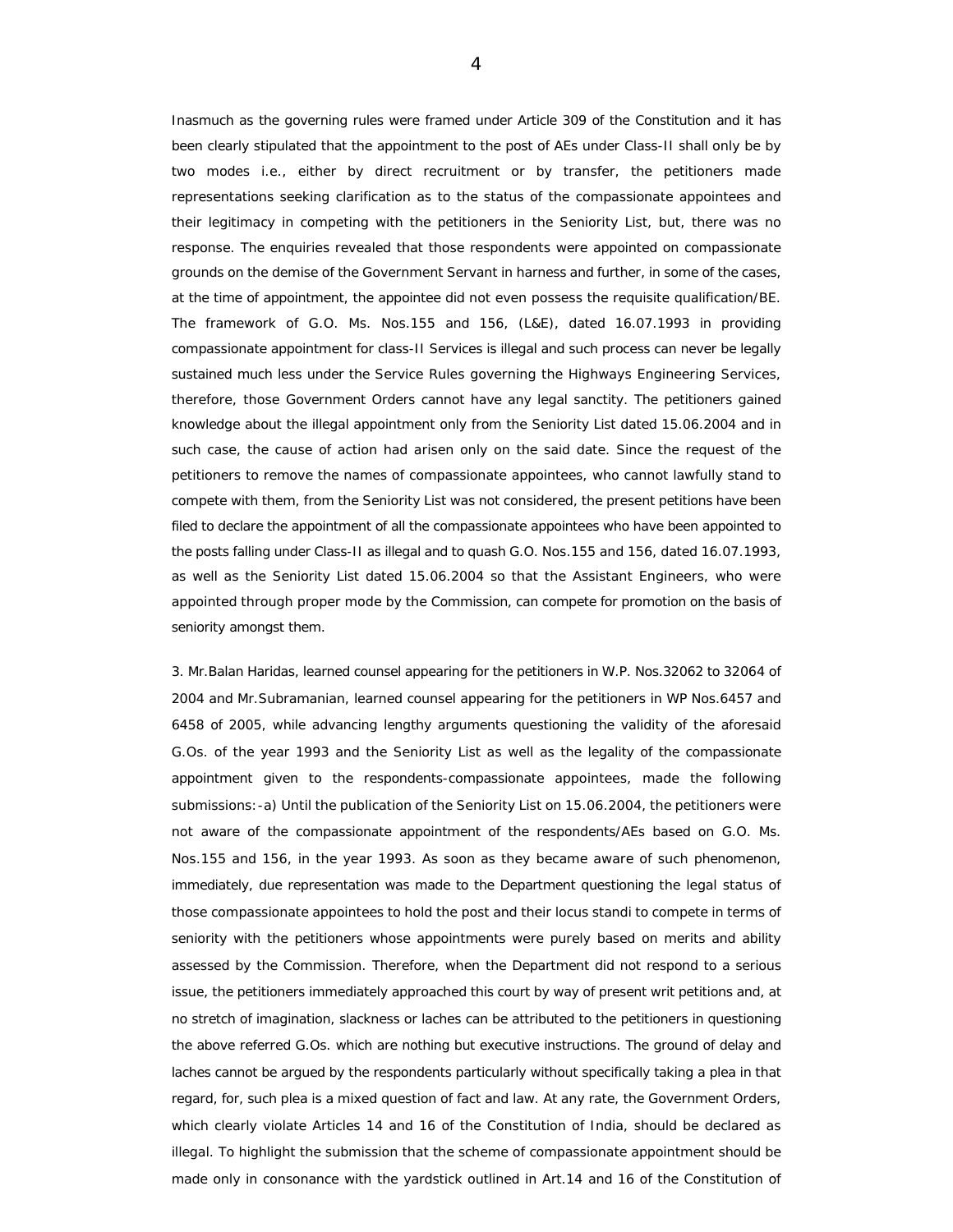India, the following observation of the Apex Court In State of Haryana and others v. Rani Devi  $and$  andanother [AIR 1996 SC 2445] has been pressed into service: $-$ , It cannot be disputed that appointment on compassionate ground is an exception to the equality clause under Article 14 and can be upheld if such appointees can be held to form a class by themselves, otherwise any such appointment merely on the ground that the person concerned happens to be a dependant of an ex-employee of the State Government or the Central Government shall be violative of Articles 14 and 16 of the Constitution. But this Court has held that if an employee dies while in service then according to rule framed by the Central Government or the State Government to appoint one of the dependants shall not be violative of Articles 14 and 16 of the Constitution because it is to mitigate the hardship due to the death of the bread earner of the family and sudden misery faced by the members of the family of such employee who had served the Central Government or the State Government. It appears that this benefit has also been extended to the employees of the authorities which can be held to be a State within the meaning of Article 12 of the Constitution. But while framing any rule in respect of appointment on compassionate ground the authorities have to be conscious of the fact that this right which is being extended to a dependant of the deceased employee is an exception to the right granted to the citizen under Articles 14 and 16 of the Constitution. As such there should be a proper check and balance.  $<sub>n</sub>$ </sub>

b) Though compassionate appointment is the exclusive domain of the State which extends it to a family member of the deceased Government Servant to come out of the penurious situation and the crippling crisis that had arisen due to the sudden demise of the employee, the exercise to make such appointments is not routine in all cases and only in exceptional cases where the situation is such that grant of appointment is absolutely warranted, as otherwise, the family would sink down and collapse due to penury. Even in that situation, the compassionate appointment would be considered for class-III and IV irrespective of whatever high qualification the incumbent possesses. In other words, a person cannot be considered for compassionate appointment for those posts which ought to be filled up by open competition involving various levels of test to assess the merit and ability. If at all the State intended to extend compassionate appointment to the legal heirs of the deceased employees without exposure to any test or exam to assess their merit and ability, in law, they should have extended the benevolent gesture by posting them for Class-III and IV Services alone and not for Class-II Services for which the mode of selection is specifically provided in the Rules framed in terms of Article 309 of the Constitution. It is settled position of law that if executive instructions are contrary to statutory Rules, the Rules will prevail and not the executive instructions. Any deviation from the mandatory procedure for selection to a post which falls under open competition would undoubtedly run contrary to the recruitment rules.

c) The prescribed mode of entry to the post of Assistant Engineer which falls under Class-II Category in the Tamil Nadu Highways Services being Selection process through the Commission and when the relevant Rule ie., Rule 17 of the Tamil Nadu Highways Engineering Service Rules, mandates that any appointment to the said post should only be by way of direct recruitment though the Commission based on merits or recruitment through transfer, the executive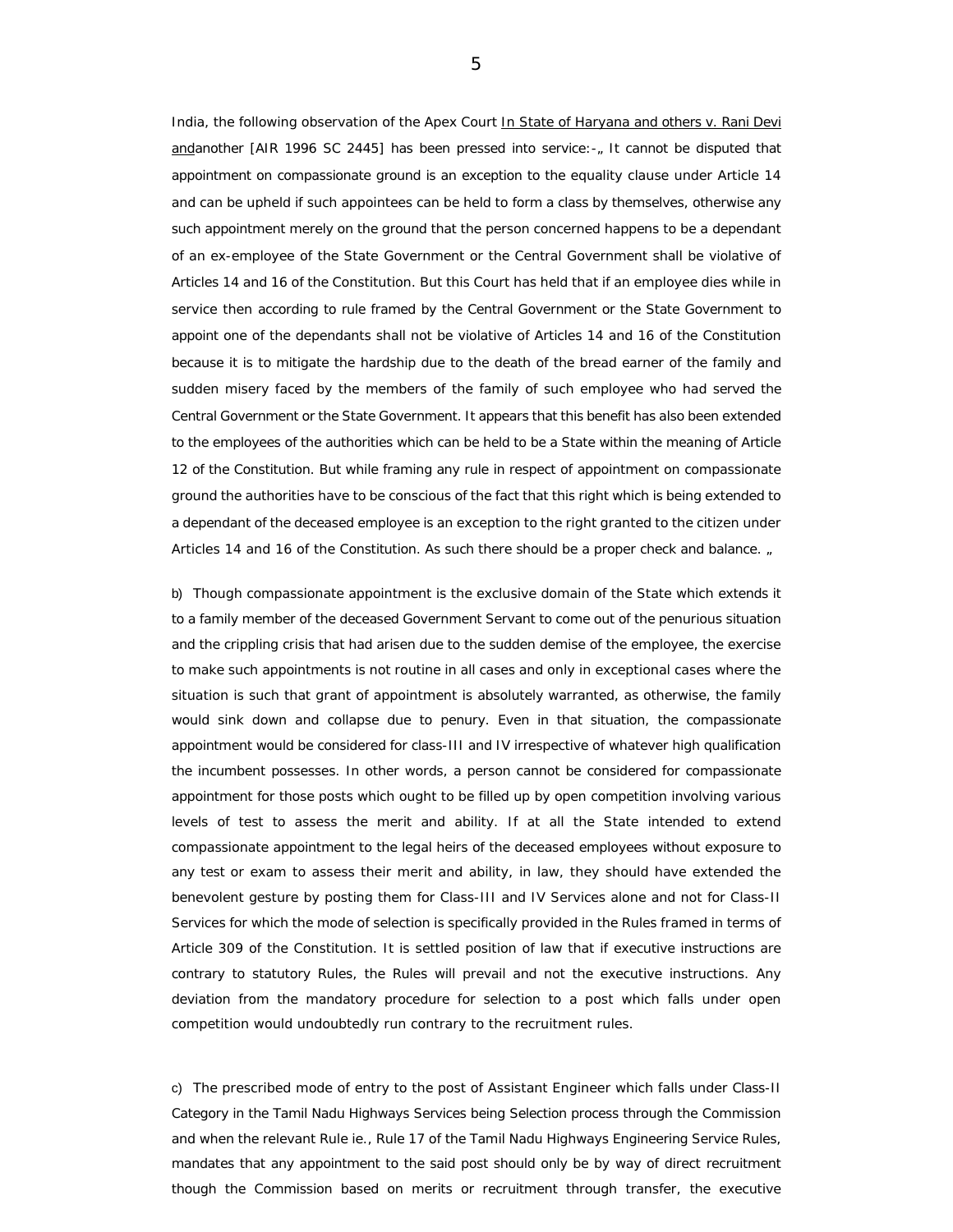instructions in the form of G.O. Ms. Nos. 155 and 156, dated 16.07.1993 which, in effect, override the scheme for entry into service under class-II category and run repugnant to the statutory rule governing the post, thereby, illegally conferring lawful status to the compassionate appointees, whose appointment has no sanctity in the eye of law, should be declared void ab initio. As a consequence, whatever be the length of service such illegal entrants have, their entry being contrary to the rules and the scheme provided therein, the appointments should be set aside. In this regard, the decision of the Apex Court reported in 1994 (4) SCC 138 (Umesh Kumar Nagpal vs. State of Haryana and others) is very much stressed to fortify the submission that class II posts governed by rules cannot be brought within the purview of compassionate appointment, and to highlight that any policy of the State Government which allows compassionate appointment to the post above Classes-II and IV is clearly illegal.

d) Even otherwise, unlike the petitioners whose appointment and regularisation had been duly notified in the publication of the Commission, the details of regularisation relating to the compassionate appointees were not notified. Coupled with that, respondents 21 to 27 were not even possessing the requisite qualification ie., graduation in B.E., at the time of entry into service based on the compassionate appointment. That being so, upsetting the whole scheme relating to both in respect of appointment as well as seniority, the Department very unfortunately placed the illegal entrants, many of whom not even possessed requisite qualification at the time of appointments and whose regularisations were not properly notified by the Commission, top in the seniority rank above the petitioners. The said action clearly shows the arbitrariness and partisan attitude on the part of the Department from the inception and when an illegality is given premium, if this Court does not intervene to right the wrong, great prejudice would result to the petitioners, who entered the service legitimately and now exposed to prejudice at the hands of the Department in unduly favouring the illegal entrants.

e) Even if the appointment of compassionate appointees is held to be sustainable, they cannot stand to compete with the petitioners in the light of GO. Ms No.1119, dated 20.05.1981. The said G.O., while conferring the State with a right to appoint a person, who is the son of a deceased government servant, to the post of Assistant Engineer to tide over the crisis on the death of the employee, explicitly safeguards the selection rule, particularly in terms of Rule 17 of the Rules, by mandating that, for regular appointments, they should apply only through the TNPSC. Seemingly, Rule-17 contemplates that the appointment for class-II service can be made only by direct recruitment or recruitment through transfer. Coupled with the same, Rule 35(a) of the Tamil Nadu Subordinate Service Rules protect the seniority of a person who is selected on merits. In the same line, Rule 19(3) stipulates that all persons as that of the compassionate appointees, whose appointments were not based on merits and ability, shall be ranked below the candidates selected through competitive examinations conducted by the commission for the year to which they are allotted. Therefore, when the compassionate appointees were not recruited in terms of the Rules and their appointments were made by way of exemption to the general rules, legally, they cannot claim seniority over and above the directly recruited Assistant Engineers.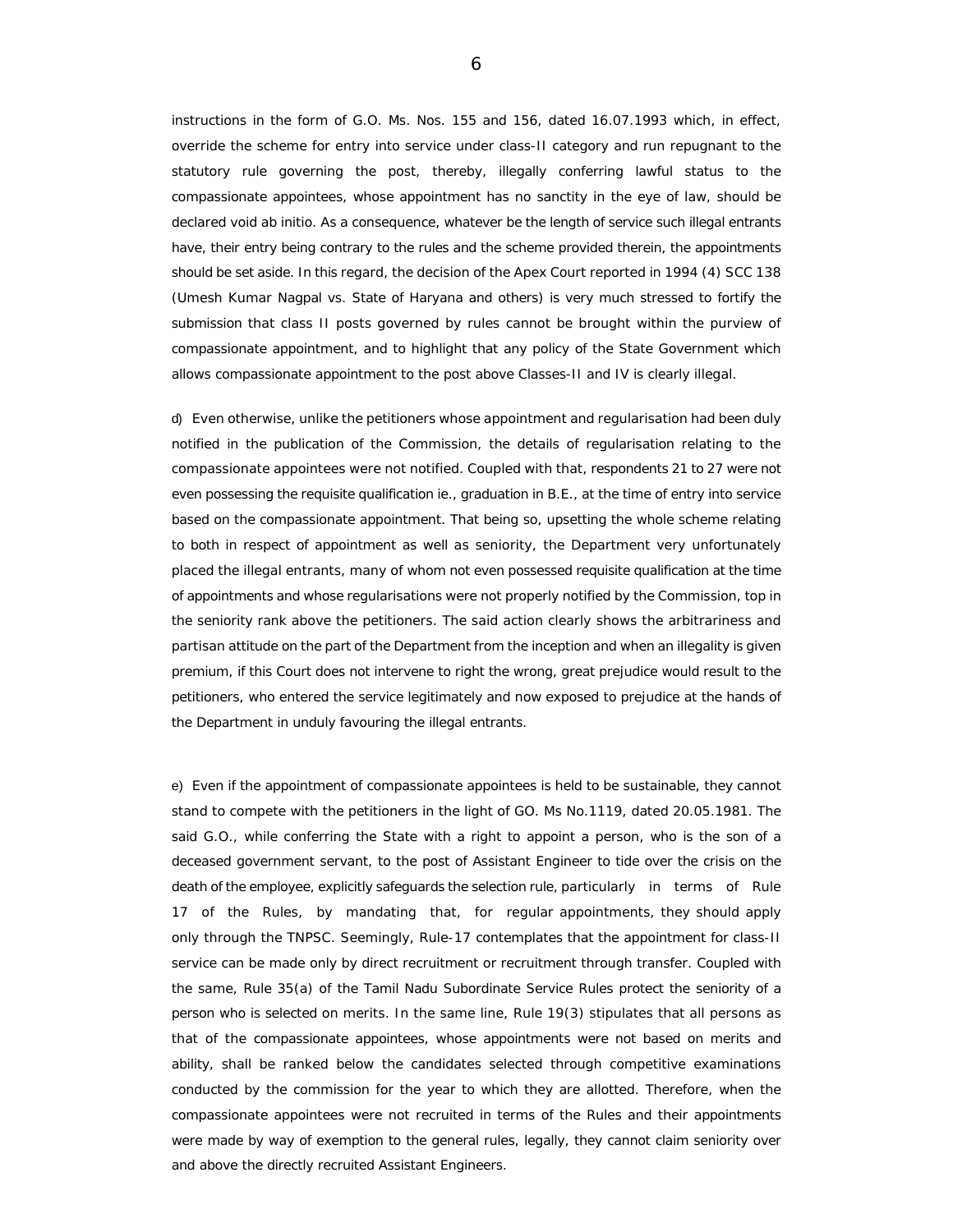f) By way of summing up the arguments, both the counsels added that, in the light of the pronouncements of the Apex Court including Nag pal's case (cited supra) which still holds the field good, economic criterion cannot be the basis for classification and public appointments on compassionate basis that too for Class-I and II grade posts for which the selection process involves various modes of tests and exams by the Commission to assess the merit and ability of the candidates; that the illegal entrants cannot plead right to livelihood under Article 21 seeking regularisation of their appointments to class-II service; that G.O. Ms. Nos.155 and 156 cannot be allowed to stand as they are nothing but executive instructions and they go contrary to the TN Highways Service Rules framed under Article 309 of the Constitution of India; and that, at any rate, seniority can not be given to them with retrospective effect by regularising their appointments and overlooking the legitimate appointees. Thus, the entire three-fold prayer as sought for by the petitioners may be granted, as otherwise, great injustice would result to the petitioners.

4. Controverting the above submissions, Mr.R.Thiyagarajan, learned Senior Counsel appearing for some of the compassionate appointees/respondents-5, 7, 8, 10 and 21 in WP Nos.32062 to 32064 of 2004, by pointing out that their date of appointment being 14.12.1988, 09.09.1992, 25.04.1994 21.09.1994 and 25.3.1996 and that of the petitioners 1 to 5/direct recruits being 03.05.1995, 18.10.1995, 06.02.1998, 18.02.1998 and 29.01.1998 respectively, at the foremost, would stress that the law is well settled that if at all the Direct Recruits claim seniority, it can only be reckoned from the date on which they were appointed ie., even in the case of the senior-most person amongst the petitioners, the crucial year is 1995. According to him, irrespective of the fact that the respondents were appointed on compassionate basis in terms of G.O. Ms. No.156, dated 16.07.1993, regularisation of service having been given effect from 16.07.1993 for respondents-5, 7 and 8, from 21.09.1994 and 25.03.1996 for respondents-10 and 21, those respondents should be given seniority with effect from 1993, 1994 and 1996 as stated above. It follows that the petitioners who came to be recruited after 16.07.1993 cannot be heard to say that they have any claim much less legally enforceable claim as regards seniority over the compassionate appointees. According to him, the question over their appointment and regularisation is not open for debate at this point of time in view of the following dictum of the Apex Court laid down in Secretary, State of Karnataka and others vs. Umadevi (2006 (4) SCC 1):-"One aspect needs to be clarified. There may be cases where irregular appointments (not illegal appointments) as explained in S.V. NARAYANAPPA (supra), R.N. NANJUNDAPPA (supra), and B.N. NAGARAJAN (supra), and referred to in paragraph 15 above, of duly qualified persons in duly sanctioned vacant posts might have been made and the employees have continued to work for ten years or more but without the intervention of orders of courts or of tribunals. The question of regularization of the services of such employees may have to be considered on merits in the light of the principles settled by this Court in the cases above referred to and in the light of this judgment. In that context, the Union of India, the State Governments and their instrumentalities should take steps to regularize as a one time measure, the services of such irregularly appointed, who have worked for ten years or more in duly sanctioned posts but not under cover of orders of courts or of tribunals and should further ensure that regular recruitments are undertaken to fill those vacant sanctioned posts that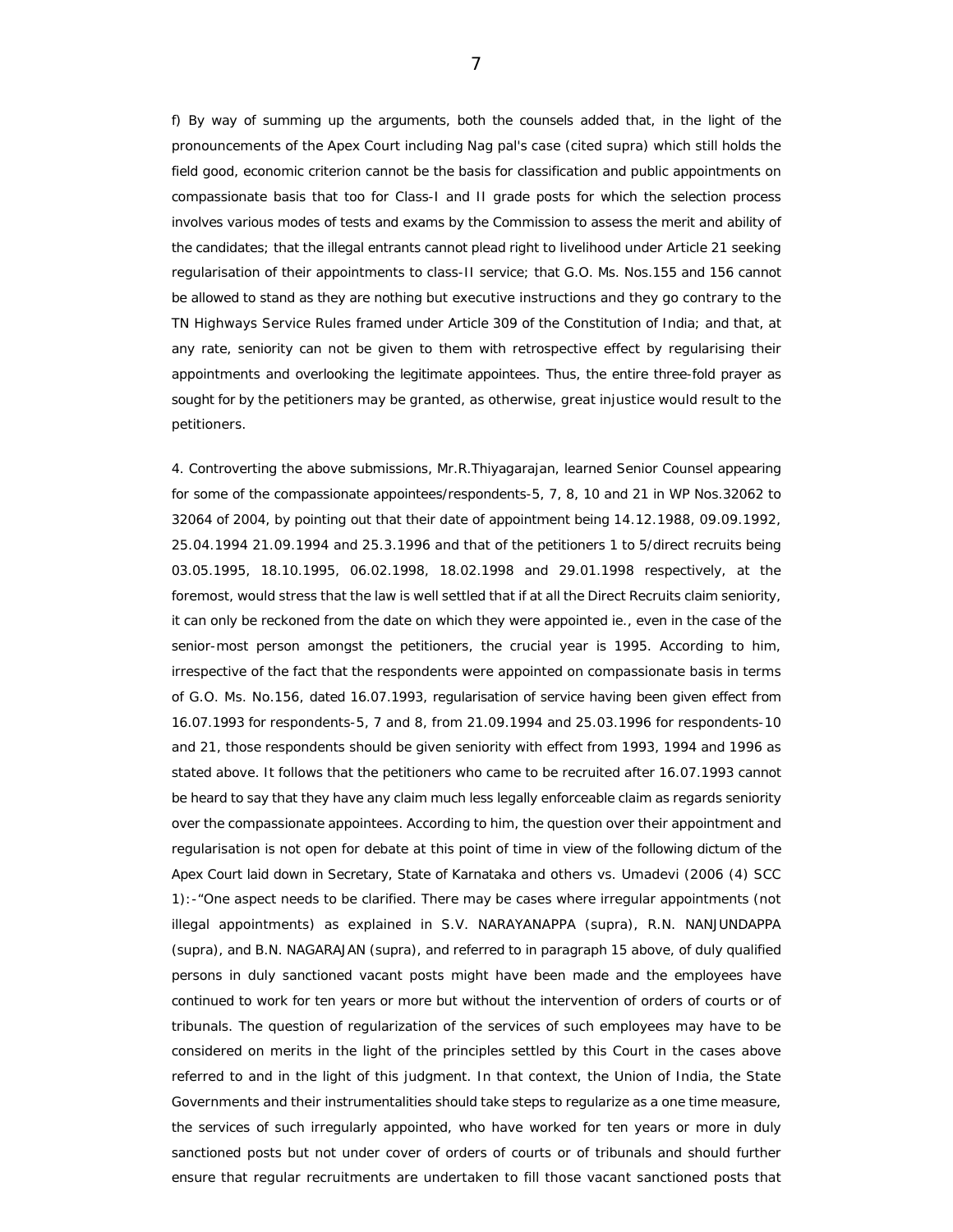require to be filled up, in cases where temporary employees or daily wagers are being now employed. The process must be set in motion within six months from this date. We also clarify that regularization, if any already made, but not subjudice, need not be reopened based on this judgment, but there should be no further by-passing of the constitutional requirement and regularizing or making permanent, those not duly appointed as per the constitutional scheme."

Placing much reliance on the above observation of the Apex Court, learned Senior Counsel argued that so far as the regularisation of those respondents is concerned, there cannot be any claim for the petitioners to uproot the compassionate appointees who have rendered a valuable service of about 13 years.

4-a. In an endeavour to elaborate the circumstances that led to appointment and regularisation of the respondents, learned Senior Counsel next submitted that initially, the Government issued G.O. Ms. No.155, dated 16.07.1993, outlining the criterion as regards indigent circumstances to the effect that the family should not own any house or landed properties, etc. Consequently, for the genuine candidates, compassionate appointments were ordered only on temporary basis stating that those candidates, for regularisation of their appointments, should get themselves selected by applying before the TNPSC. Due to the risk factor involved in the said process ie., possibility of non-selection and thereby, the purpose for which the compassionate appointment was given itself would get defeated, the Government with an intention to provide employment in terms of the educational qualification of the compassionate appointees, re-examined the procedure and addressed the Commission, which agreed to dispense with the process and in that perspective, G.O. Ms. No.156 came to be issued, regularising the services of the compassionate appointees with effect from 16.07.1993. Therefore, according to the learned Senior Counsel, the compassionate appointees are very well entitled for reckoning of their seniority from 16.07.1993.

4-b. It is next reiterated that the services of the respondents, except respondent No.21 whose seniority has to be reckoned from 25.03.1996, have been regularised with effect from 1993 whereas the appointment of the petitioners was only from 1995 onwards; that being so, the later entrants cannot question the seniority list which places the prior entrants top in seniority. According to the learned Senior Counsel, the seniority of the compassionate appointees shall depend on the date of initial appointment.

4-c. Epitomizing his arguments, learned Senior Counsel would further submit that the compassionate appointments have been admittedly made in accordance with the policy of the Government having regard to assessment of the exigency that had arisen due to the demise of the Government Servants; that regularization for the appointments made in the year 1988 onwards was given in the year 1993 to ensure that the benefit given to the crisis-stricken families should not be taken away; that the direct appointment given to these compassionate appointees as an exceptional case is in commensurate with the Educational Qualification possessed by them; that the writ petitioners, who joined services much later, cannot have any locus standi to question the inter se seniority list drawn in accordance with rules and procedure; and that the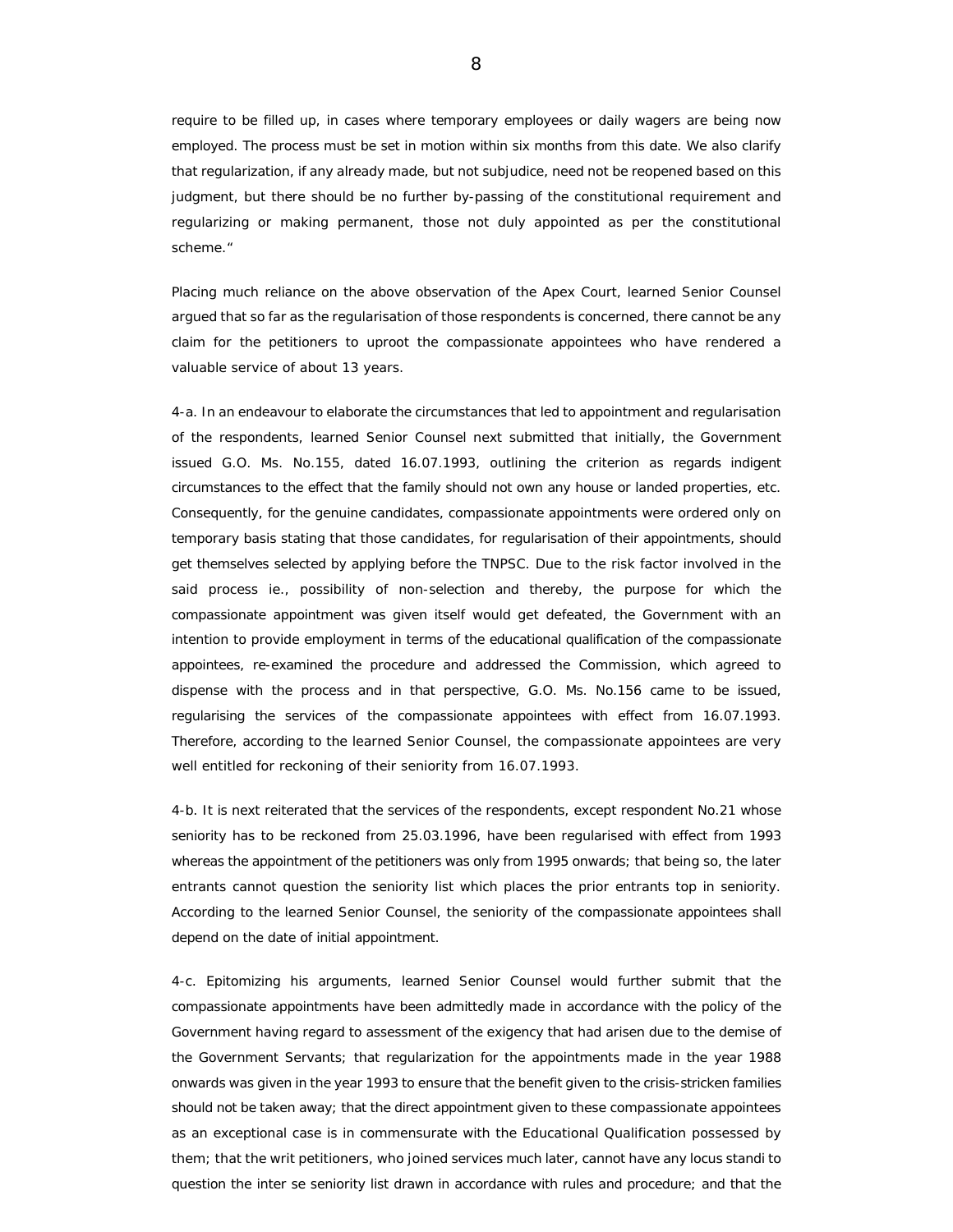writ petition challenging the G.Os. Of the year 1993 suffer from delay and laches. Therefore, there being no merit and ground to entertain the plea of the writ petitioners, their cases are liable to be dismissed at the threshold.

5. Learned Government Advocate appearing for the Official respondents would, by placing reliance on the observation of the Apex Court in Umadevi's case as extracted above, contend that now, there is a valid order for regularisation of the compassionate appointees and as on date, all of them possess the requisite qualification to hold the post and they have also served for more than a decade and under such circumstances, the plea of the petitioners to uproot them cannot even be considered for argument sake. According to her, the case on hand is distinct and peculiar on facts where the compassionate appointment given is well within the legal framework and it was meant to be extended by the State to retrieve the families of the deceased Government Employees from the indigent circumstances on their sudden demise in harness. She forcibly submitted that the entire case of the petitioners deserves to be rejected on the mere ground that they challenge the G.Os. Of the year 1993 with chronic default after a huge delay of 11 years. Moreover, by virtue of Rule 48 of the General Rules for the Tamil Nadu State and Subordinate Services, the State Government can make appointments to class-II categories. Also, in the case on hand, the Government duly sought the concurrence of the Commission, before regularisation, as stipulated in the latter part of Regulation 16(b) of the Tamil Nadu Public Service Commission Regulations, for making such appointment. Therefore, now, it cannot even be argued that the compassionate appointments in question were illegal and that the G.Os. permitting such appointments are liable to be quashed. She ultimately pleaded for dismissal of all the Writ Petitions as devoid of any merit.

5-A. Also heard the submissions made by the respective learned counsels appearing for rest of the respondents.

6. In these writ petitions arising in the background of rather a conventional rivalry for promotion and seniority between two group of Assistant Engineers viz., Direct Recruits/petitioners and Compassionate Appointees/respondents, two core issues stem for consideration viz.,

"a) whether compassionate appointment for Group-I and II Categories, in the given circumstances of the case, is wholly illegal; and

b) whether the direct recruits, despite the fact that they joined services about a decade after the appointment of the compassionate appointees, should be given preference in the matter of promotion over the compassionate appointees."

7. It is seen that, on the demise of the father/breadwinner, the respondents- compassionate appointees, who are the son/daughter of the deceased Government Servant and holders of B.E. Degree, based on the policy of the Government, were given appointments as Assistant Engineers on different dates viz., 14.12.1988, 09.09.1992, 25.04.1994, 21.01.1994 and 25.03.1996 and their services came to be regularised on 16.07.1993 and since then, they have been working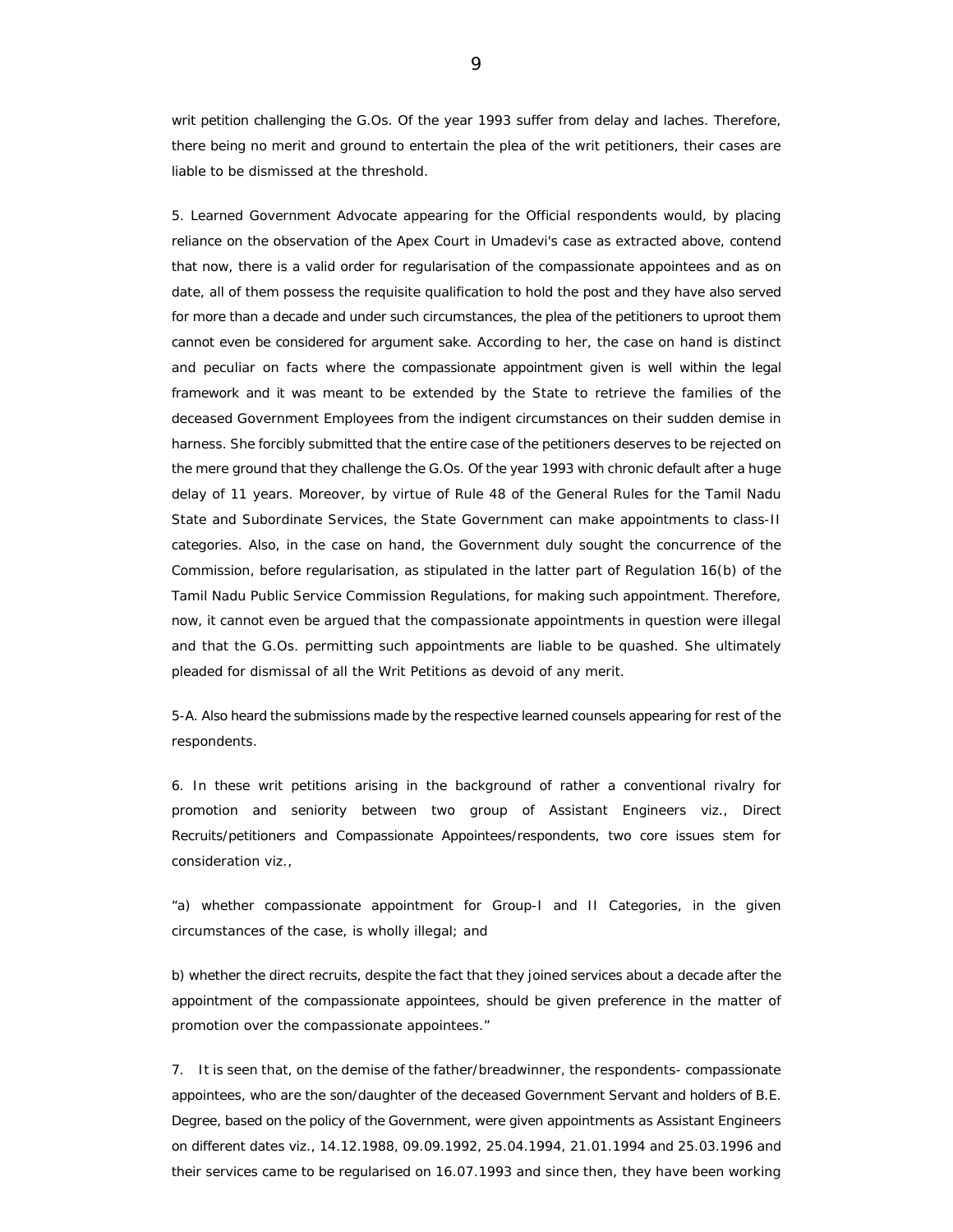in the respective cadres as Assistant Engineer. Since the compassionate appointees so appointed satisfied the eligibility condition and fitted into the policy of the Government, after their appointment, the 3<sup>rd</sup> respondent/TNPSC, in terms of Regulation 16(b) of the Tamil Nadu Public Service Commission Regulations, 1954, accorded concurrence for their appointments; against which, it is the grievance of the petitioners that no compassionate appointment can be made for the posts falling under Class-II and I services.

8. Though the compassionate appointment was to a little extent justified by the learned counsels appearing for the petitioners by stating that such appointments can only be given to the families of the deceased government servant under indigent circumstances on his/her demise so as to tide over the crisis, it is strenuously contended that extending the compassionate appointment scheme to Class-II services, which are to be filled in only by way of selection mode through the TNPSC, is totally illegal.

9. Before proceeding to delve into the submission against the appointments given to the respondents/compassionate appointees, it is but relevant to take note of the evolution and object of the scheme of compassionate appointments and the rulings of the Apex Court enveloping its scope.

10. The scheme of compassionate appointments was conceived as far back as 1958 and since then, a number of welfare measures have been introduced by the Government which made a significant difference in the financial position of the families of the Government servants dying in harness/retired on medical grounds. The soleobject of the scheme is to grant appointment to a dependant family member of a government servant dying in harness or who is retired on medical grounds, thereby leaving his family in penury and without any means of livelihood, to relieve the family of the deceased Government Servant concerned from financial destitution and to help it get over the emergency.

10-A. In Umesh Kumar Nagpal vs. State of Haryana and others (cited supra), the Hon'ble Apex Court defined the term "compassionate appointment" to mean the one given only to the dependants of an employee dying in harness leaving his family in penury and without any means of livelihood. It is added further that the whole object of granting compassionate appointment is to enable the family to tide over the sudden crisis and to relieve the family of the deceased from financial destitution and to help it get over the emergency.

10-B. In Auditor General of India vs G.Ananta Rajeswara Rao(1994 AIR 1521 = 1994 SCC (1) 192), though the Supreme Court held that appointments on the ground of descent clearly violates Article 16(2) of the Constitution of India, also made it clear that if the appointment is given to the son/daughter or widow of the deceased government employee who died in harness and who needs immediate appointment on grounds of immediate need of assistance in the event of there being no other earning member in the family to supplement the loss of income from the bread-winner to relieve the economic distress of the members of the family, it is unexceptionable.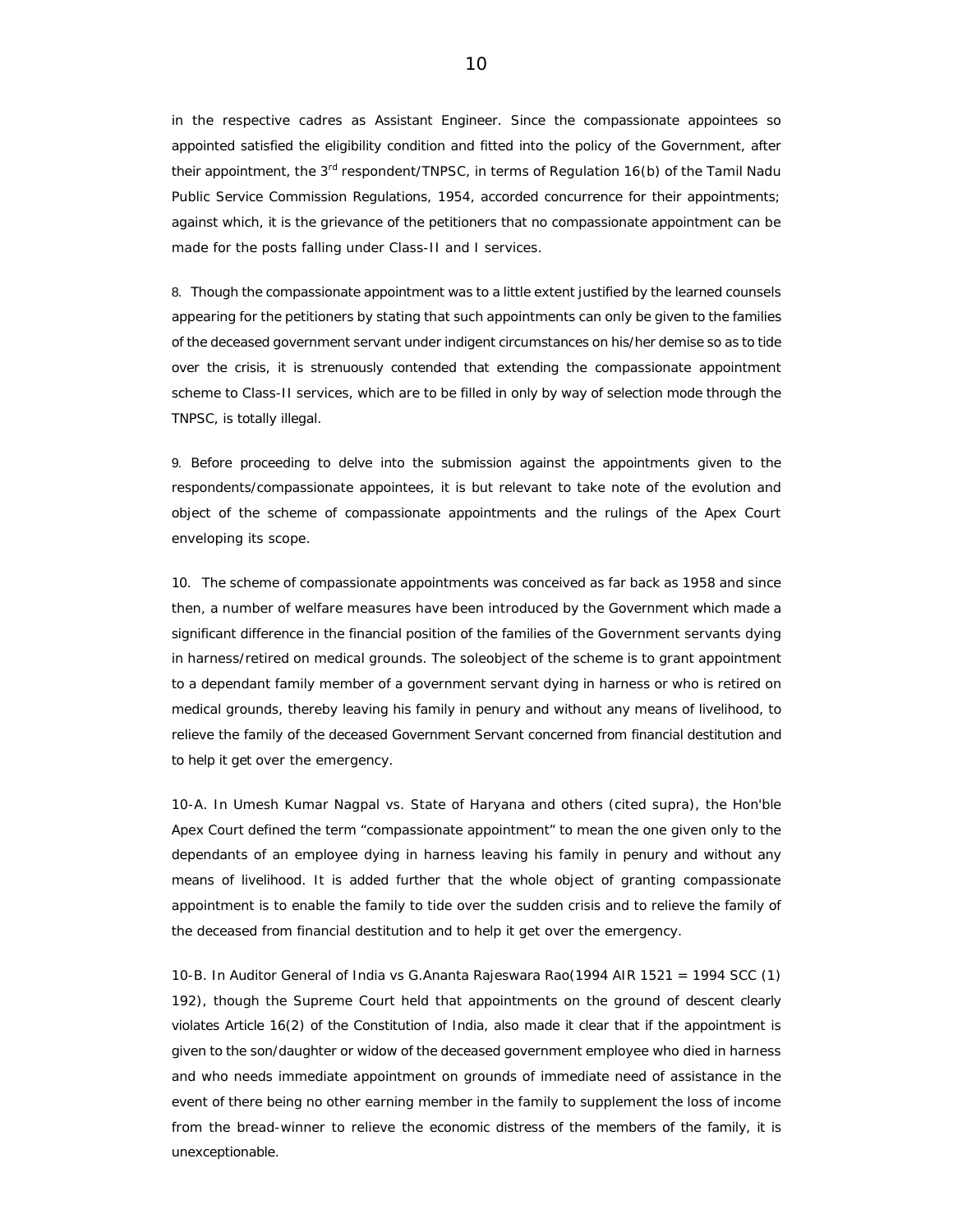10-C.In Jagdish Prasad vs. State of Bihar and another (1996 (1) SCC 301), it has been held that no person is entitled to claim compassionate appointment with a huge delay of 20 years since the object of compassionate appointment is to relieve unexpected immediate hardship and distress caused to the family by sudden demise of the earning member of the family. In the case of a person who was very much minor at the time of death of the government Servant, it cannot be said that he is entitled to be appointed after he attained majority long thereafter, for, if such contention is accepted, it would amount to another mode of recruitment of the dependant of a deceased government servant which cannot be encouraged de hors the recruitment rules.

10-D. Therefore, when the scheme of compassionate appointment has already been recognized by various judicial pronouncements of the Apex Court and such appointments are being made since 1958, ordinarily, it should not be rejected on the vague ground that the family of the government servant has received benefits under the welfare schemes. No doubt, while considering a request for appointment on compassionate grounds, a balanced and objective assessment of the financial condition of the family has to be made taking into account its assets and liabilities and also other relevant factors such as presence of an earning member, size of the family, age of the children and the essential needs of the family, etc.

11. Having seen that the scheme of compassionate appointment is justified and rendered to be genuine where circumstances suit, now, the argument of the learned counsel for the petitioners that, by virtue of the compassionate appointments made in the case on hand, the right of the petitioners guaranteed under Article 16(1)(2) is affected and therefore, no compassionate appointment can be made for class-II Posts and such action shall never be justified, has to be tested. In this regard, it is worthwhile to quote below Article 39 of the Constitution of India falling under Part-IV embracing Directive Principles of State Policy:-"39. Certain principles of policy to be followed by the State: The State shall, in particular, direct its policy towards securing

(a)that the citizens, men and women equally, have the right to an adequate means to livelihood;

(b) that the ownership and control of the material resources of the community are so distributed as best to subserve the common good;

 $(c)$  that the operation of the economic system does not result in the concentration of wealth and means of production to the common detriment;

(d) that there is equal pay for equal work for both men and women;

(e) that the health and strength of workers, men and women, and the tender age of children are not abused and that citizens are not forced by economic necessity to enter avocations unsuited to their age or strength;

(f) that children are given opportunities and facilities to develop in a healthy manner and in conditions of freedom and dignity and that childhood and youth are protected against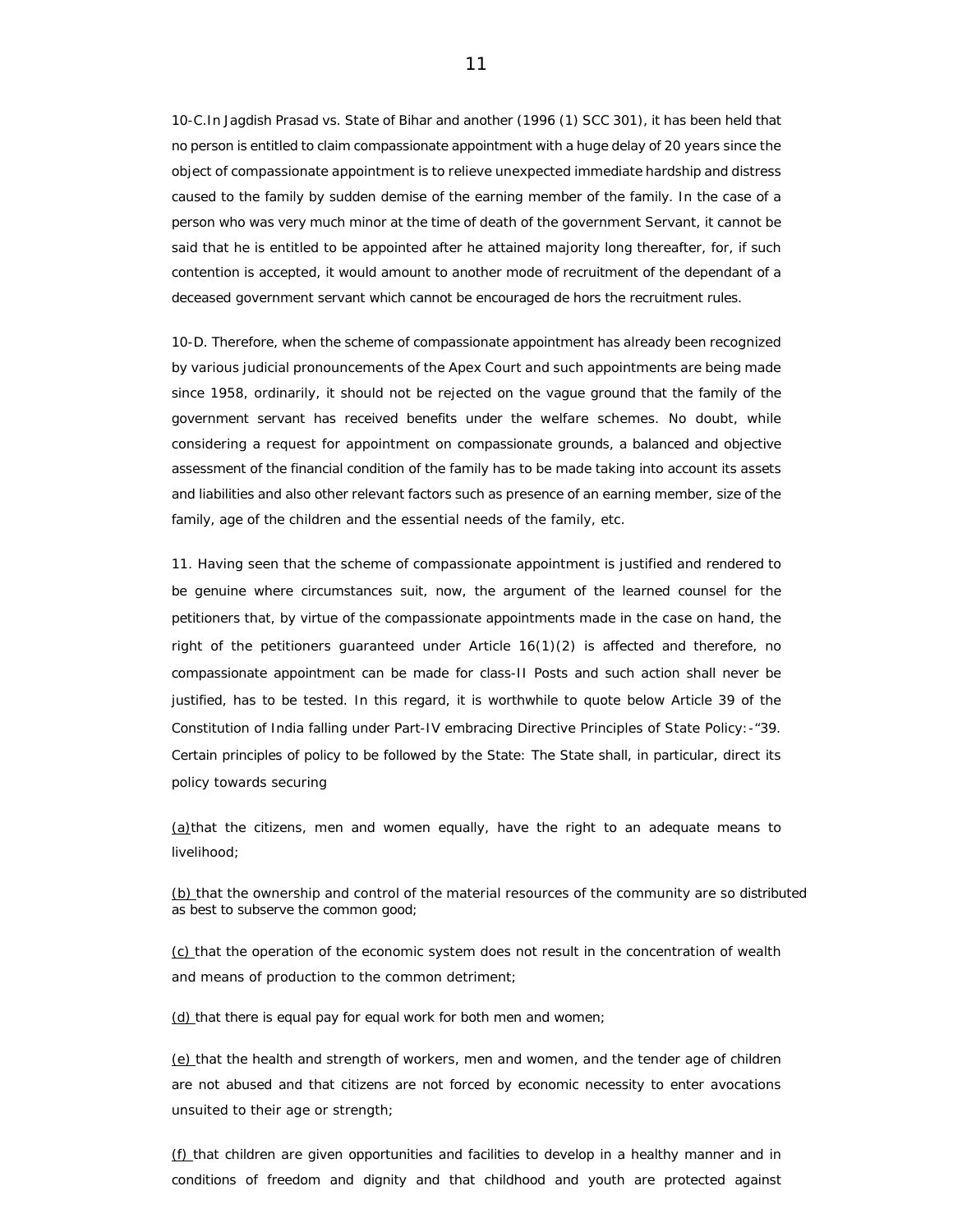exploitation and against moral and material abandonment."

While Article 39 (a) states that the State shall, in particular, direct its policy towards securing that the citizens, men and women equally, have the right to an adequate means of livelihood, clause (e) thereof puts an obligation on the State to directs its policy towards securing that the health and strength of workers, men and women, and the tender age of children are not abused and that citizens are not forced by economic necessity to enter avocations unsuited to their age or strength. This means, if father of a son/qualified B.E.-MBBS Graduate suddenly dies in harness leaving the entire family in penury, it would not be proper for the State, while implementing its compassionate appointment scheme to save the family from penurious and destitute financial position, to appoint the MBBS/BE Graduate son of the deceased Government Servant in class-III or IV posts on the ground that Class-II Services is to be considered only through the mode of direct recruitment. Such an endeavour would definitely go against the framework of Article 39(e) mandating the State to ensure that citizens are not forced by economic necessity to enter avocations unsuitable to them. Therefore, I am not in favour of the arguments advanced by the learned counsels for the petitioners that, in genuine and deserving cases also as the one in the given set of cases, the scheme of compassionate appointment should not be applied in respect of class-II Services and that, despite the professional qualification held by the incumbents, even if the post to be given is totally unsuitable to the high qualification held, at the most, class-III or IV posts alone should be given.

11-A. To further answer the arguments advanced by the learned counsels appearing for the petitioners, it is useful to borrow the following observations of the Apex Court made in Minerva Mills Ltd. vs. Union of India (AIR 1980 SC 1789):-

"60. Fundamental rights occupy a unique place in the lives of civilized societies and have been variously described in our Judgments as "transcendental", "inalienable" and "primordial". For us, it has been said in Kesavananda Bharti (p. 991), they constitute the ark of the constitution.

61. The significance of the perception that Parts III and IV together constitute the core of commitment to social revolution and they, together, are the conscience of the Constitution is to be traced to a deep understanding of the scheme of the Indian Constitution. Granville Austin's observation brings out the true position that Parts III and IV are like two wheels of a chariot, one no less important than the other. You snap one and the other will lose its efficacy. They are like a twin formula for achieving the social revolution, which is the ideal which the visionary founders of the Constitution set before themselves. In other words, the Indian Constitution is founded on the bed-rock of the balance between Parts III and IV. To give absolute primacy to one over the other is to disturb the harmony of the Constitution. This harmony and balance between fundamental rights and directive principles is an essential feature of the basic structure of the Constitution.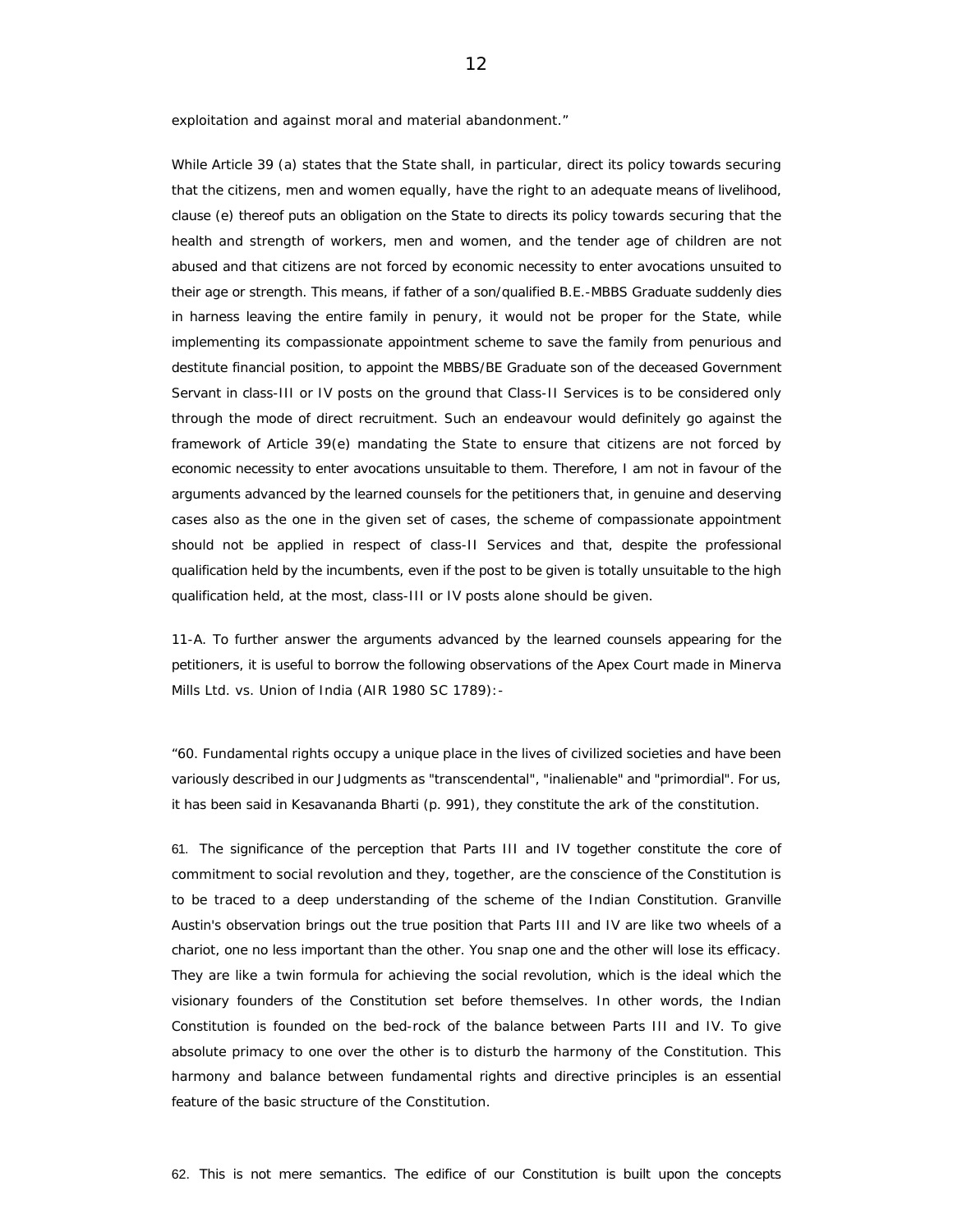crystallised in the Preamble. We resolved to constitute ourselves into a Socialist State which carried with it the obligation to secure to our people justice-social, economic and political. We, therefore, put part IV into our Constitution containing directive principles of State policy which specify the socialistic goal to be achieved. We promised to our people a democratic polity which carries with it the obligation of securing to the people liberty of thought, expression, belief, faith and worship; equality of status and of opportunity and the assurance that the dignity of the individual will at all costs be preserved. We, therefore, put Part, III in our Constitution conferring those rights on the people. Those rights are not an end in themselves but are the means to an end. The end is specified in Part IV. Therefore, the rights conferred by Art III are subject to reasonable restrictions and the Constitution provides that enforcement of some of them may, in stated uncommon circumstances, be suspended. But just as the rights conferred by Part III would be without a radar and a compass if they were not geared to an ideal, in the same manner the attainment of the ideals set out in Part IV would become a pretence for tyranny if the price to be paid for achieving that ideal is human freedoms. One of the faiths of our founding fathers was the purity of means. Indeed, under our law, even a dacoit who has committed a murder cannot be put to death in the exercise of right of self-defence after he has made good his escape. So great is the insistence of civilised laws on the purity of means. The goals set out in Part IV have, therefore, to be achieved without the abrogation of the means provided for by Part III. It is in this sense that Parts III and IV together constitute the core of our Constitution and combine to form its conscience. Anything that destroys the balance between the two parts will ipso facto destroy an essential element of the basic structure of our Constitution.

112. ... But merely because the Directive Principles are non-justiciable, it does not follow that they are in any way subservient or inferior to the Fundamental Rights. . ..........................

113. .... The Directive Principles therefore, impose an obligation on the State to take positive action for creating socio-economic conditions in which there will be an egalitarian social order with social and economic justice to all, so that individual liberty will become a cherished value and the dignity of the individual a living reality, not only for a few privileged persons but for the entire people of the country. It will thus be seen that the Directive Principles enjoy a very high place in the constitutional scheme and it is only in the framework of the socio-economic structure envisaged in the Directive Principles that the Fundamental Rights are intended to operate, for it is only then they can become meaningful and significant for the millions of our poor and deprived people who do not have even the bare necessities of life and who are living below the poverty level.

117. ..... it is not correct to say that under our constitutional scheme, Fundamental Rights are superior to Directive Principles or that Directive Principles must yield to Fundamental Rights. Both are in fact equally fundamental and the courts have therefore in recent times tried to harmonise them by importing the Directive Principles in the construction of the Fundamental Rights. ..... .... if a law is enacted for the purpose of giving effect to a Directive Principle and it imposes a restriction on a Fundamental Right, it would be difficult to condemn such restriction as unreasonable or not in public interest. So also where a law is enacted for giving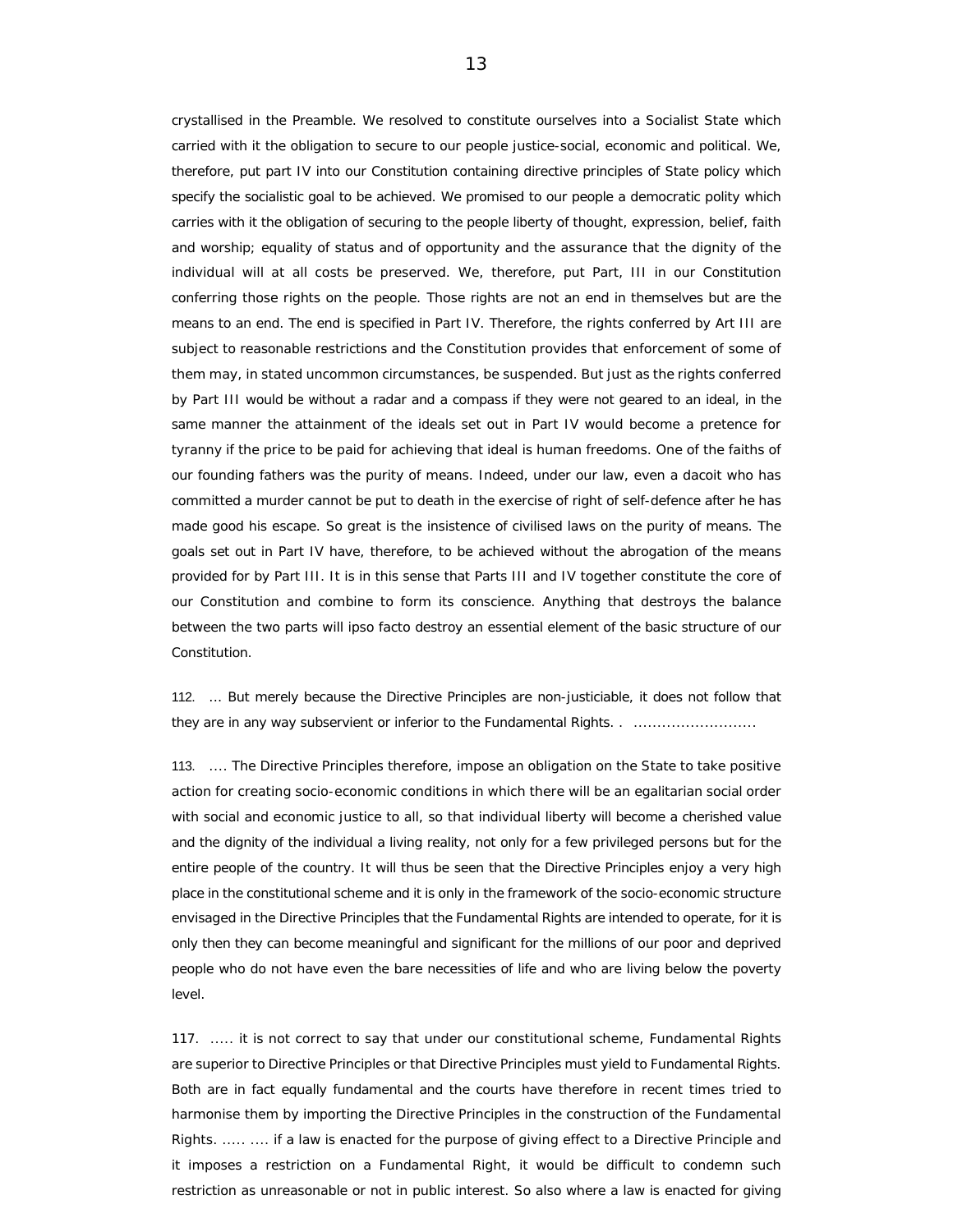effect to a Directive Principle in furtherance of the constitutional goal of social and economic justice it may conflict with a formalistic and doctrinaire view of equality before the law, but it would almost always conform to the principle of equality before the law in its total magnitude and dimension, because the equality clause in the Constitution does not speak of mere formal equality before the law but embodies the concept of real and substantive equality which strikes at inequalities arising on account of vast social and economic differentials and is consequently an essential ingredient of social and economic justice

118. .... Parliament therefore amended Article 31C with a view to providing that in case of conflict Directive Principles shall have precedence over the Fundamental Rights in Articles 14 and 19 and the latter shall yield place to the former. The positive constitutional command to make laws for giving effect to the Directive Principles shall prevail over the negative constitutional obligation not to encroach on the Fundamental Rights embodied in Articles 14 and  $19$ 

Similarly, in a recent decision of the Apex Court in Indian Medical Association vs. UOI (2011 (6) Scale 86), the following observation rendered in I.R.Coelho (Dead) By Lrs vs State Of Tamil Nadu (2007 (2) SCC 1) has been very much highlighted and reiterated for the proposition that harmony and balance between fundamental rights and the Directive Principles is an essential feature of the basic feature of the Constitution:-"Regarding the status and stature in respect of fundamental rights in Constitutional scheme, it is to be remembered that Fundamental Rights are those rights of citizens or those negative obligations of the State which do not permit encroachment on individual liberties. The State is to deny no one equality before the law. The object of the Fundamental Rights is to foster the social revolution by creating a society egalitarian to the extent that all citizens are to be equally free from coercion or restriction by the State. By enacting Fundamental Rights and Directive Principles which are negative and positive obligations of the States, the Constituent Assembly made it the responsibility of the Government to adopt a middle path between individual liberty and public good. Fundamental Rights and Directive Principles have to be balanced. That balance can be tilted in favour of the public good. The balance, however, cannot be overturned by completely overriding individual liberty. This balance is an essential feature of the Constitution."

A careful reading of the above two rulings shows that harmony and balance between fundamental rights and directive principles is an essential feature of the Basis Structure of the Constitution. While so, giving primacy to one over the other is to disturb the harmony of the Constitution. The Apex Court has made it explicitly clear that both Fundamental Rights and Directive Principles are in fact equally fundamental and the courts have therefore in recent times tried to harmonise them by importing the Directive Principles in the construction of the Fundamental Rights. Further, if a law is enacted for the purpose of giving effect to a Directive Principle and it imposes a restriction on a Fundamental Right, it would be difficult to condemn such restriction as unreasonable or not in public interest. That is exactly the case herein. When the State Government had issued G.O. Ms. No.1119, dated 20.05.1981, which also states that the Government, after carefully examining the suggestions and recommendations of the Tamil Nadu Public Service Commission, found it proper and fair to appoint the candidate with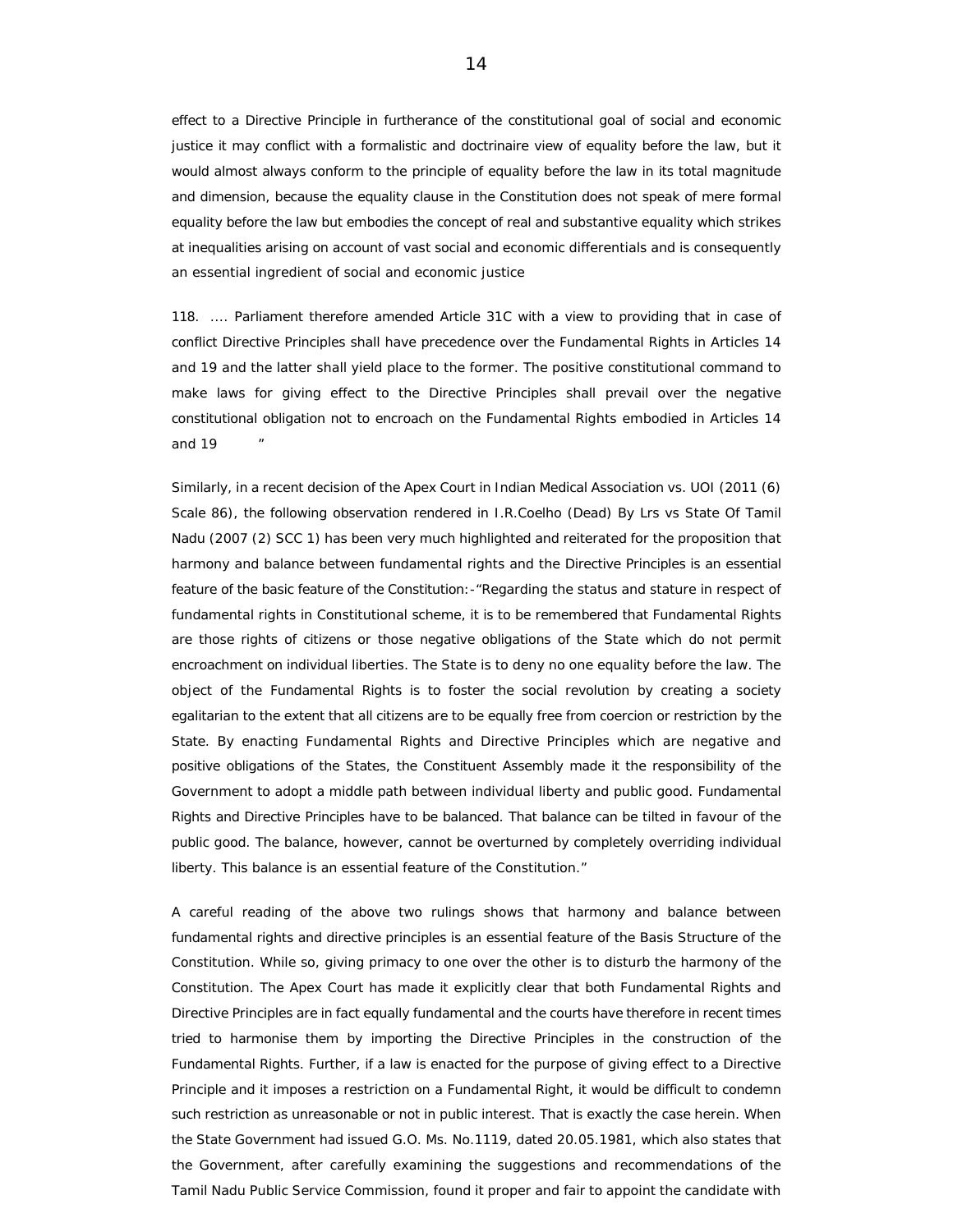reference to the qualifications possessed by him/her and that it will not be administrative expedient to appoint the candidate possessing technical/professional qualifications like B.E., M.B.B.S., etc., to the post of Junior Assistant, this Court, as held by the Apex Court in Minerva Mills case, cannot condemn such restrictions contained in the G.O. as unreasonable for the reason that the said G.O. enables qualified professional degree holders MBBS/BE Graduates to be appointed in Class-II Posts. Therefore, it is not fair for the learned counsels for the petitioners to say that even candidates possessing technical and professional qualifications like BE and MBBs should be given the post of Junior Engineer or posts under Group-III and IV. This would not only work against the scheme of Article 39 (e) of the Constitution of India but also against the solemn rulings in the above case-laws of the Hon'ble Apex Court Minerva Mills & Indian Medical Association Cases. The positive command ordained by the Hon'ble Apex Court in Minerva Mills case clearly answers the argument of the learned counsels for the petitioner that, if a law is enacted for the purpose of giving effect to a Directive Principle and it imposes a restriction on a Fundamental Right, it would be difficult to condemn such restriction as unreasonable or not in public interest. It follows that the argument of the learned counsels for the petitioners stating that there is violation of Articles 14 and 16 in this case shall fall to ground in the light of another Judgment of the Apex Court rendered in Unni Krishnan, J.P. v. State of A.P. (AIR 1993 SC 2178), wherein, the Apex Court stressed much on the following observation made by it in its earlier decision reported in AIR 1976 SC 490 (State of Kerala v. N.M.Thomas):-"So far as the courts are concerned where there is no apparent inconsistency between the directive principles contained in Part 111, which in fact supplement each other, there is no difficulty in putting a harmonious construction, which advances the object of the Constitution. Once this basic fact is kept in mind, the interpretation of Articles 14 and 16 and their scope and ambit become as clear as day. "

12. The other aspect of the matter is, while the petitioners herein challenge G.O. Ms. Nos.155 and 156, dated 16.07.1993, they seemingly failed to challenge the root and radix viz., G.O. Ms.No.1119, dated 20.05.1981, which states that the Government, after carefully examining the suggestions and recommendations of the Tamil Nadu Public Service Commission, found it proper and fair to appoint the candidate with reference to the qualifications possessed by him/her and that it will not be administrative expedient to appoint the candidate possessing technical/professional qualifications like B.E., M.B.B.S., etc., to the post of Junior Assistant. Therefore, when the Government have also taken a decision by issuing the aforesaid G.O. directing that the dependant of the deceased government servant who possesses the technical and professional qualification be appointed temporarily without referring to Employment Exchange and Tamil Nadu Public Service Commission to the initial or starting category of post for which his qualifications are the minimum prescribed, either in the department where the parent at the time of his/her death or in any departments in which such posts exist, for appointment of even diploma holders and Engineering Graduates in Group-II Services as Assistant Engineer, the petitioners are not entitled to challenge the subsequent G.Os. impugned herein, arising from the aforesaid G.O.

13. Further, when the Government in tune with Article 39 (a) & (e) of the Constitution of India,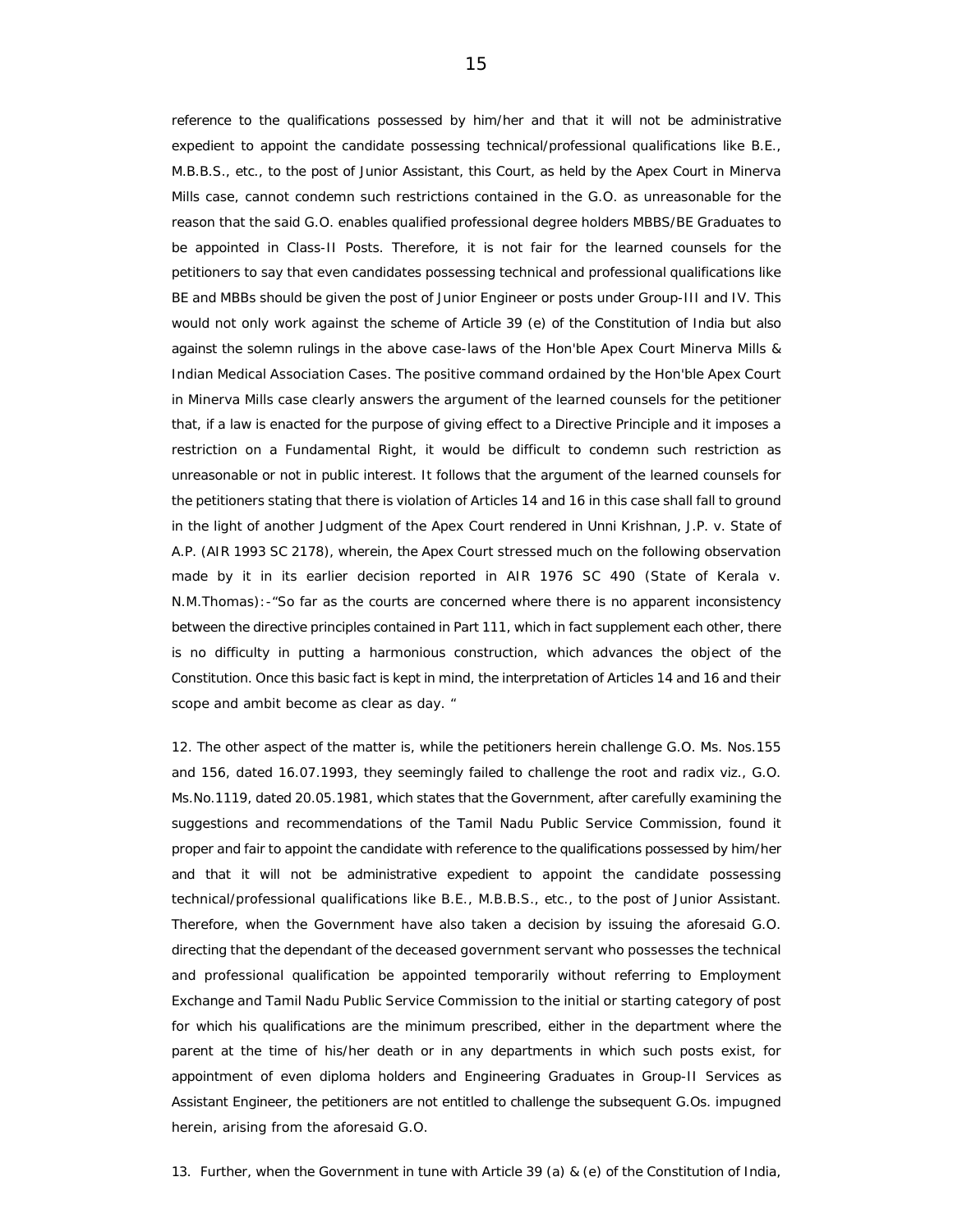by foreseeing the future exigency that the compassionate appointees, after their appointment, if for any reason, fail to qualify the selection process prescribed by the TNPSC, would lose forever the permanent solution given by way of compassionate appointment, re-examined the procedure and addressed the Commission, which agreed to dispense with the usual process; the appointments made under special circumstances cannot be said to be unjust. Therefore, G.O. Ms. No.156 stemming from G.O. No.1119 regularising the compassionate appointments squarely falls within the realm of Article 39

(e). Consequently, the argument of the petitioners that at least enabling the petitioners to take march over the compassionate appointees, who joined in service earlier to them about 11 years ago, the impugned G.Os. may be interfered with cannot be espoused.

14. Yet another argument advanced by Mr. Subramanian, learned counsel for the petitioners, is that the action of the respondents/Department in placing the compassionate appointees, who never underwent the examinations conducted by the TNPSC, above the direct recruits in the seniority list is totally unjustified, does not weigh much before this Court for the reason that G.O. No.156 came to be issued with a double object viz., (a) to help the genuine candidates, whose family's breadwinner died in harness, and (b) after appointment, to avoid the situation of being qualified in the TNPSC examination, as otherwise, the very purpose of extending the benefit through compassionate appointment would stand defeated.

15. Further, Rule-48 of the General Rules for the Tamil Nadu State and Subordinate Services empower the State Government to make compassionate appointments. The post of Assistant Engineers in the Highways Department is governed by the Highway Engineering Service Rules and, for appointment to the same, there are two modes prescribed viz., (a) Direct Recruitment and (b) Recruitment by Transfer. Undoubtedly, the said post falls within the purview of the Tamil Nadu Public Service Commission for the purpose of selection to the post by Direct Recruitment. The appointing authority being the Chief Engineer would furnish the estimate of vacancies to the Commission in the post of Assistant Engineer for every year to make direct recruitments to the said posts, whereupon, the Commission would complete the selection process and communicate the list of selected candidates to the appointing authority within a reasonable period of time. While so, in the case of respondents/compassionate appointees who came to be appointed as Assistant Engineers during 1988, 1992, 1994 and 1996, after their appointments, when the appointing authority submitted their names for regularisation, the Government by exercising Rule 48 of the General Rules of the Tamil Nadu State and Subordinate Services issued orders, regularising their services with effect from 16.7.1993. Also, on seeking concurrence of the TNPSC by the State Government as required under Regulation 16 (b) of the Tamil Nadu Public Service Commission Regulations, 1954, for making their appointments, the Commission, after verifying all the relevant records pertaining to the compassionate appointees, found that all of them are educationally qualified to hold the post of Assistant Engineer and that they had also satisfied the other requirements like indigent circumstances of the family, and so finding, ultimately, the TNPSC, in terms of Regulation 16 (b) of the Tamil Nadu Public Service Commission Regulations, 1954, accorded its concurrence. Therefore, applying the scheme of compassionate appointment in this particular set of cases in